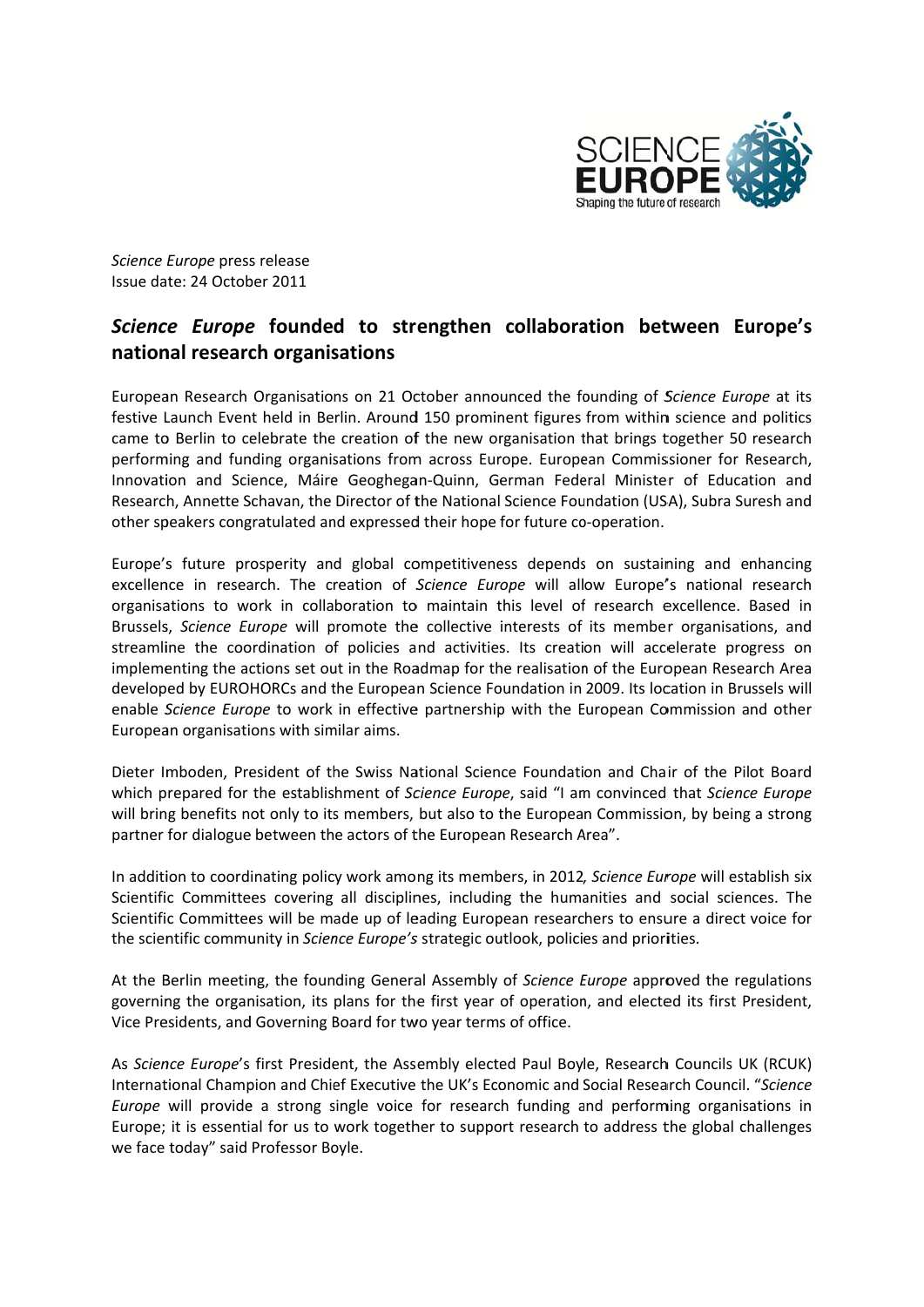Preparations for the establishment of *Science Europe* have been in development for two years, and a Pilot Board, with a small Pilot Office in Brussels, has been operating since February 2011 to prepare for its establishment and enable a Secretariat to be operational quickly. The Pilot Office has also been working closely with the European Science Foundation to ensure coherence and avoid duplication of activity. Plans approved in Berlin will see the Secretariat grow to between 15 and 20 full-time staff by the end of 2012 to carry out the day-to-day operation of the organisation.

The day before the founding Assembly, on 20 October, the EUROHORCs (European Heads of Research Councils) held their last General Assembly and officially dissolved their association.

## *For more information and contact details, please visit* www.scienceeurope.org.

## *Notes to editors*

- 1. The following individuals were elected to offices in *Science Europe*:
	- a. **President:** Paul Boyle, Chief Executive of the Economic and Social Research Council (ESRC)and Research Council UK (RCUK) International Champion, UK
	- b. **Vice‐President:** André Syrota, Director General of the French National Institute of Health and Medical Research (INSERM)
	- **c. Vice‐President:** Pär Omling, former General Director of the Swedish Research Council (VR)

## **Governing Board members:**

- a. Franci Demšar, Director of the Slovenian Research Agency (ARRS)
- b. Matthias Kleiner, President of the German Research Foundation (DFG)
- c. Christoph Kratky, President of the Austrian Science Fund (FWF)
- d. Toivo Maimets, Chairman of the Estonian Science Foundation (ETF)
- e. Karl Ulrich Mayer, President of the Leibniz Association, Germany
- f. Elisabeth Monard, Director General of the Research Foundation Flanders (FWO)
- g. József Pálinkás, President of the Hungarian Academy of Sciences (MTA)
- 2. *Science Europe* is an international non‐profit organisation (AISBL) being incorporated under Belgian law. Its members are publicly funded research funding and research performing organisations with a significant impact on their national research systems within their areas of remit.
- 3. The European Research Area concept originated with the Lisbon European Council in 2000. It refers to all research and development activities, programmes and policies in Europe which involve a transnational perspective. EUROHORCs and the European Science Foundation jointly created a Roadmap towards realisation of the ERA in 2009. (www.eurohorcs.org/SiteCollectionDocuments/ESF\_Road%20Map\_long\_0907.pdf) The ERA is currently the focus of a public consultation being conducted by the European Commission.
- 4. EUROHORCs was a European association of the heads of research funding organisations and research performing organisations. The acronym originates from European Heads of Research Councils. EUROHORCs was established in 1992 as an informal association of national research councils and public non‐university research organisations of the EU Member States and Associated Countries.
- 5. Research Councils UK (RCUK) is the strategic partnership of the UK's seven Research Councils. We invest annually around £3 billion in research. Our focus is on excellence with impact. We nurture the highest quality research, as judged by international peer review providing the UK with a competitive advantage. Global research requires we sustain a